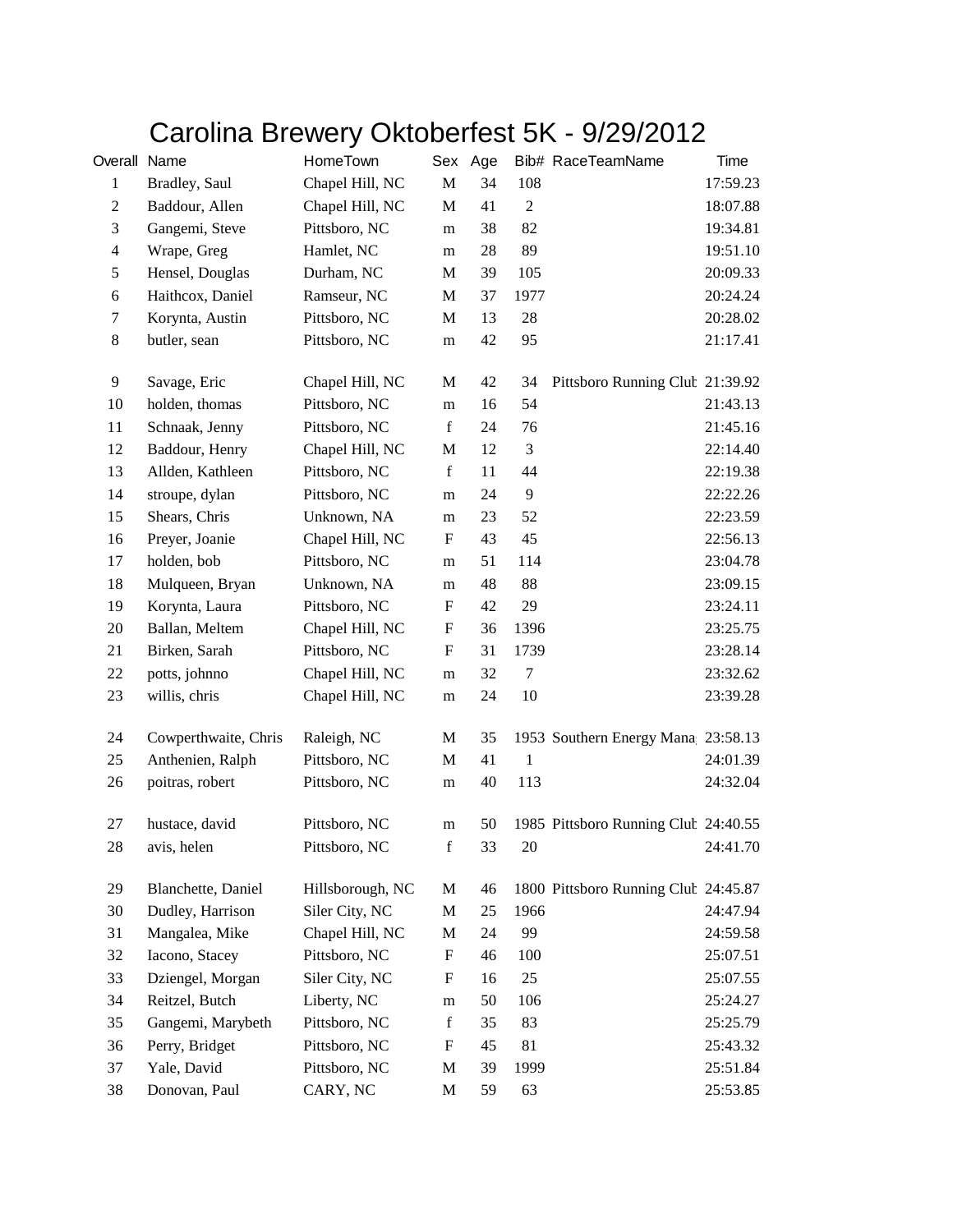| 39 | Shears, Steve       | Chapel Hill, NC  | M                         | 58     | 38   |                                    | 26:03.99 |
|----|---------------------|------------------|---------------------------|--------|------|------------------------------------|----------|
| 40 | griffith, robin     | Pittsboro, NC    | $\mathbf F$               | 29     | 1974 |                                    | 26:25.62 |
| 41 | LeBlanc, Jay        | Pittsboro, NC    | m                         | 72     | 50   |                                    | 26:29.00 |
| 42 | White, Tricia       | Chapel Hill, NC  | F                         | 35     | 90   |                                    | 26:34.70 |
| 43 | Ahouse, Jill        | Unknown, NA      | $\mathbf f$               | 29     | 51   |                                    | 27:10.58 |
| 44 | Clark, Aaron        | Unknown, NA      | m                         | 29     | 53   |                                    | 27:17.59 |
| 45 | Ritsch, Jennifer    | Sanford, NC      | F                         | 29     | 1992 |                                    | 27:21.20 |
| 46 | Obarowski, Sarah    | Carrboro, NC     | F                         | 22     |      | 1987 AudBalls                      | 27:27.15 |
| 47 | Hinson, Nathen      | Chapel Hill, NC  | M                         | 41     | 1979 |                                    | 27:28.32 |
| 48 | holden, rose        | Pittsboro, NC    | $\mathbf f$               | 14     | 55   |                                    | 27:32.26 |
| 49 | Thompson, Kristina  | CARY, NC         | $\boldsymbol{\mathrm{F}}$ | 32     | 47   |                                    | 27:36.07 |
| 50 | Marshall, Ralph     | Hillsborough, NC | M                         | 48     | 31   |                                    | 27:43.14 |
| 51 | Groves, Jim         | Chapel Hill, NC  | M                         | 51     | 1975 |                                    | 27:48.92 |
| 52 | Thompson, Carter    | Pittsboro, NC    | m                         | 10     | 94   |                                    | 27:56.90 |
| 53 | williams, nathan    | Durham, NC       | m                         | 34     | 11   |                                    | 28:01.19 |
| 54 | Blood, Brian        | Chapel Hill, NC  | M                         | 27     | 1810 |                                    | 28:02.41 |
| 55 | Porter, Riley       | Chapel Hill, NC  | F                         | 26     | 32   |                                    | 28:03.11 |
| 56 | Roniger, Luke       | Chapel Hill, NC  | M                         | 27     | 33   |                                    | 28:03.17 |
| 57 | Bowser, Emily       | Apex, NC         | F                         | 11     | 21   |                                    | 28:12.12 |
| 58 | Baddour, Jack       | Chapel Hill, NC  | M                         | 10     | 1395 |                                    | 28:15.54 |
| 59 | holcomb, marlene    | Siler City, NC   | $\mathbf f$               | 29     | 5    |                                    | 28:18.02 |
|    |                     |                  |                           |        |      |                                    |          |
| 60 | Della Valle, Rachel | Durham, NC       | F                         | 29     |      | 1963 Southern Energy Mana 28:29.00 |          |
| 61 | watterson, carolyn  | Pittsboro, NC    | f                         | 45     | 80   |                                    | 28:35.05 |
| 62 | Shears, Jane        | Chapel Hill, NC  | F                         | 55     | 37   |                                    | 28:35.36 |
| 63 | Murrah, Valerie     | Chapel Hill, NC  | F                         | 61     | 59   |                                    | 28:40.16 |
| 64 | Pritzl, Derek       | Unknown, NA      | m                         | 30     | 57   |                                    | 28:47.89 |
| 65 | Kivett,, Teana      | Liberty, NC      | $\mathbf f$               | 48     | 107  |                                    | 28:56.19 |
| 66 | Sturdivant, Blaine  | Chapel Hill, NC  | m                         | 24     | 79   |                                    | 29:15.82 |
| 67 | Carpenter, Thomas   | Pittsboro, NC    | M                         | 32     | 62   |                                    | 29:18.34 |
| 68 | Willcox, Bill       | Chapel Hill, NC  | m                         | 55     | 98   |                                    | 29:27.29 |
| 69 | Kraus, Sonja        | Liberty, NC      | $\boldsymbol{\mathrm{F}}$ | $60\,$ | 30   |                                    | 29:36.33 |
| 70 | Atkins, Tim         | Chapel Hill, NC  | M                         | 39     | 93   |                                    | 29:37.89 |
| 71 | Redderson, Michele  | Pittsboro, NC    | $\boldsymbol{\mathrm{F}}$ | 27     | 17   | Redderson                          | 29:54.91 |
| 72 | Petterson, Jeannie  | Chapel Hill, NC  | $\mathbf F$               | 44     | 19   |                                    | 30:15.87 |
| 73 | Cashin, Marisa      | Apex, NC         | F                         | 45     | 23   |                                    | 30:15.96 |
| 74 | holden, nancy       | Pittsboro, NC    | $\mathbf f$               | 53     | 56   |                                    | 30:29.64 |
| 75 | Pfledderer,, Kent   | Siler City, NC   | m                         | 27     | 92   |                                    | 30:39.00 |
| 76 | Pfledderer, Laura   | Siler City, NC   | $\boldsymbol{F}$          | 29     | 91   |                                    | 30:39.01 |
| 77 | Ritsch, Joseph      | Sanford, NC      | M                         | 28     | 1993 |                                    | 30:43.70 |
| 78 | Bowser, Stephanie   | Apex, NC         | F                         | 41     | 22   |                                    | 30:48.84 |
| 79 | Reece, Ben          | Pittsboro, NC    | m                         | 39     | 75   |                                    | 31:01.50 |
| 80 | Self, Sara          | Pittsboro, NC    | $\mathbf f$               | 33     | 84   |                                    | 31:20.92 |
| 81 | Dwyer, Tom          | Pittsboro, NC    | M                         | 43     | 14   |                                    | 31:30.14 |
| 82 | Drescher, Molly     | Carrboro, NC     | $\boldsymbol{F}$          | 22     |      | 1965 AudBalls                      | 31:39.12 |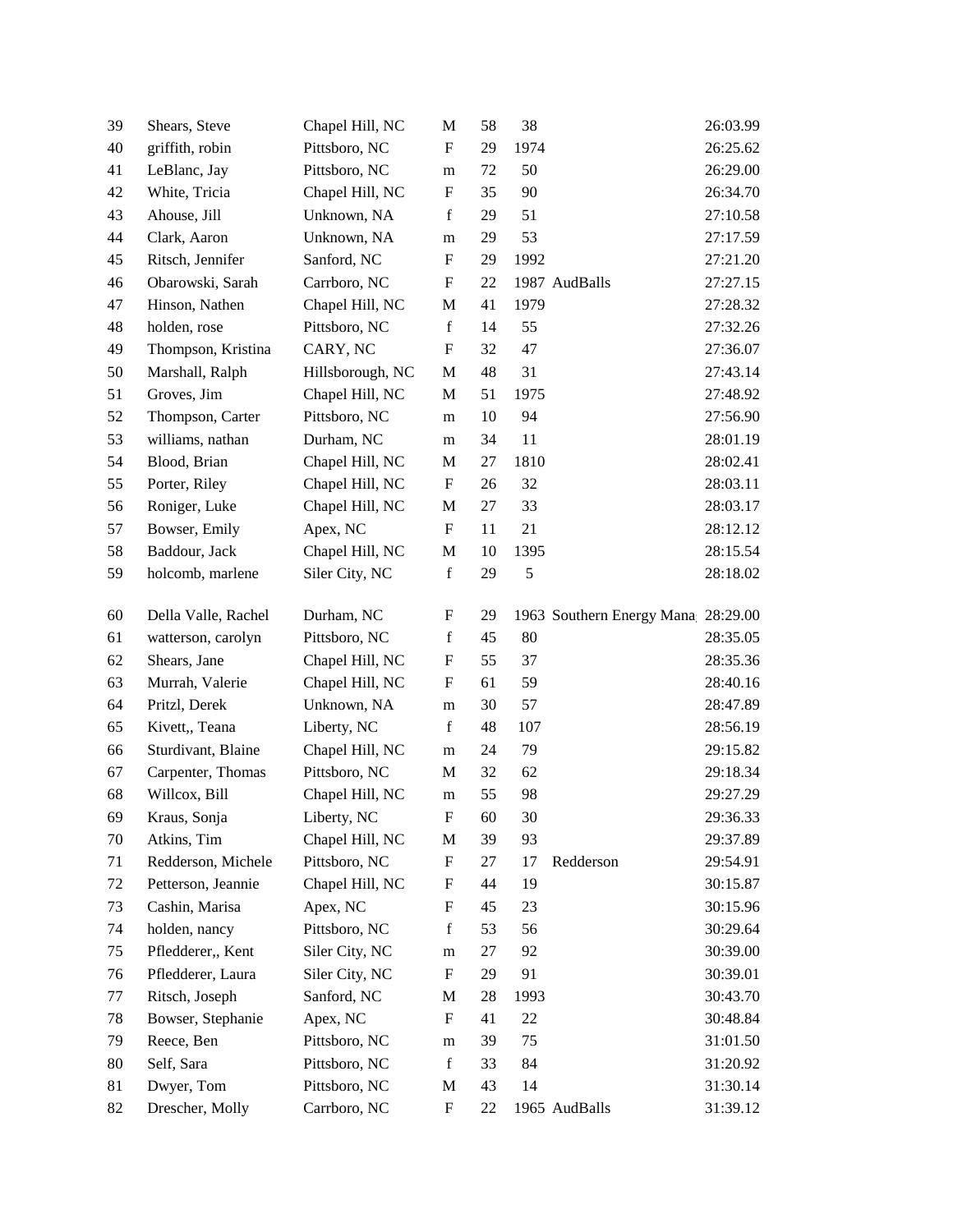| 83  | Trubey, Brad          | Cary, NC          | M                         | 45 | 41             | 31:48.97 |
|-----|-----------------------|-------------------|---------------------------|----|----------------|----------|
| 84  | Trubey, Jacob         | Cary, NC          | M                         | 14 | 42             | 31:49.01 |
| 85  | Teeling, Lucas        | Unknown, NA       | m                         | 20 | 58             | 32:38.85 |
| 86  | Bode, Eric            | Pittsboro, NC     | m                         | 11 | 87             | 32:51.68 |
| 87  | Bode, Ray             | Pittsboro, NC     | m                         | 44 | 86             | 32:52.21 |
| 88  | Clausson, Rebecca     | Apex, NC          | $\boldsymbol{\mathrm{F}}$ | 35 | 13             | 32:53.13 |
| 89  | Podence, Jacqueline   | Holly Springs, NC | F                         | 33 | 16             | 32:53.36 |
| 90  | Brad, Johnson         | Pittsboro, NC     | M                         | 41 | 110            | 33:11.15 |
| 91  | Beal, Jo Ann          | Bear Creek, NC    | $\boldsymbol{F}$          | 58 | 12             | 33:14.83 |
| 92  | Love, Rikki           | Carrboro, NC      | F                         | 24 | 72             | 33:15.60 |
| 93  | Smith, Maryann        | Pittsboro, NC     | $\boldsymbol{\mathrm{F}}$ | 62 | 18             | 33:20.18 |
| 94  | Braley, Shirley       | Chapel Hill, NC   | F                         | 56 | 1885           | 33:33.15 |
| 95  | McPhilemy, William    | Pittsboro, NC     | m                         | 16 | 85             | 33:47.66 |
| 96  | maxwell, chip         | Unknown, NA       | m                         | 57 | 48             | 33:55.72 |
| 97  | Kelly, Jessica        | <b>GRAHAM, NC</b> | F                         | 34 | 46             | 34:16.04 |
| 98  | Carlson, Janna        | Carrboro, NC      | F                         | 35 | 60             | 34:20.80 |
| 99  | Carpenter, Kimberly   | Pittsboro, NC     | F                         | 31 | 61             | 35:38.82 |
| 100 | Lane, Kelly           | Pittsboro, NC     | $\boldsymbol{\mathrm{F}}$ | 38 | 15             | 36:15.59 |
| 101 | Harris, Kenya         | Unknown, NA       | F                         | 17 | 67             | 37:05.33 |
| 102 | Parks, Elizabeth      | Pittsboro, NC     | $\mathbf f$               | 23 | 78             | 37:11.09 |
| 103 | Barnett, Shari        | Pittsboro, NC     | $\boldsymbol{\mathrm{F}}$ | 53 | 1704           | 37:18.02 |
| 104 | Binanay, Jon          | Pittsboro, NC     | M                         | 31 | 112            | 37:58.27 |
| 105 | Browning, Jenna       | Chapel Hill, NC   | $\boldsymbol{\mathrm{F}}$ | 22 | 1902 AudBalls  | 38:10.86 |
| 106 | Schwarz, Sadie        | Chapel Hill, NC   | F                         | 22 | 1994 AudBalls  | 38:11.06 |
| 107 | greene, paige         | Pittsboro, NC     | F                         | 45 | 1970           | 38:57.50 |
| 108 | Johnson, Dani         | Pittsboro, NC     | $\boldsymbol{\mathrm{F}}$ | 39 | 109            | 39:01.42 |
| 109 | Hooe, Simone          | Pittsboro, NC     | F                         | 49 | 1984           | 39:17.62 |
| 110 | Baddour, Holly        | Chapel Hill, NC   | F                         | 41 | $\overline{4}$ | 39:26.41 |
| 111 | Mathewson, Heather    | Pittsboro, NC     | F                         | 42 | 1986           | 40:39.39 |
| 112 | Love, Staci           | Carrboro, NC      | F                         | 22 | 66             | 40:46.03 |
| 113 | Rios, Manuel          | Clayton, NC       | m                         | 16 | 97             | 40:47.43 |
| 114 | Groves, Susan         | Chapel Hill, NC   | F                         | 46 | 1976           | 41:18.89 |
| 115 | withington, mackenzie | Goldston, NC      | $\mathbf f$               | 32 | 6              | 41:37.50 |
| 116 | Mirabal, Jose         | Unknown, NA       | M                         | 52 | 96             | 41:59.47 |
| 117 | Strassel, Mary        | Pittsboro, NC     | $\boldsymbol{\mathrm{F}}$ | 35 | 40             | 42:27.28 |
| 118 | Cal, Fisher           | Pittsboro, NC     | M                         | 50 | 102            | 42:27.42 |
| 119 | Love, Jeani           | Sanford, NC       | $\mathbf f$               | 12 | 101            | 42:31.32 |
| 120 | Reid, Dianne          | Pittsboro, NC     | $\boldsymbol{\mathrm{F}}$ | 62 | 1991           | 42:38.20 |
| 121 | Binanay, Lydia        | Pittsboro, NC     | $\mathbf f$               | 31 | 111            | 44:04.48 |
| 122 | spulka, kristen       | Goldston, NC      | $\mathbf f$               | 32 | 8              | 44:18.65 |
| 123 | Brown, Rhett          | Siler City, NC    | m                         | 37 | 104            | 45:15.97 |
| 124 | griffin, ken          | Pittsboro, NC     | M                         | 43 | 26             | 47:29.12 |
| 125 | griffin, carrie       | Pittsboro, NC     | $\boldsymbol{\mathrm{F}}$ | 39 | 1971           | 47:29.30 |
| 126 | Segnere, Nicole       | Pittsboro, NC     | $\boldsymbol{F}$          | 33 | 1995           | 47:29.32 |